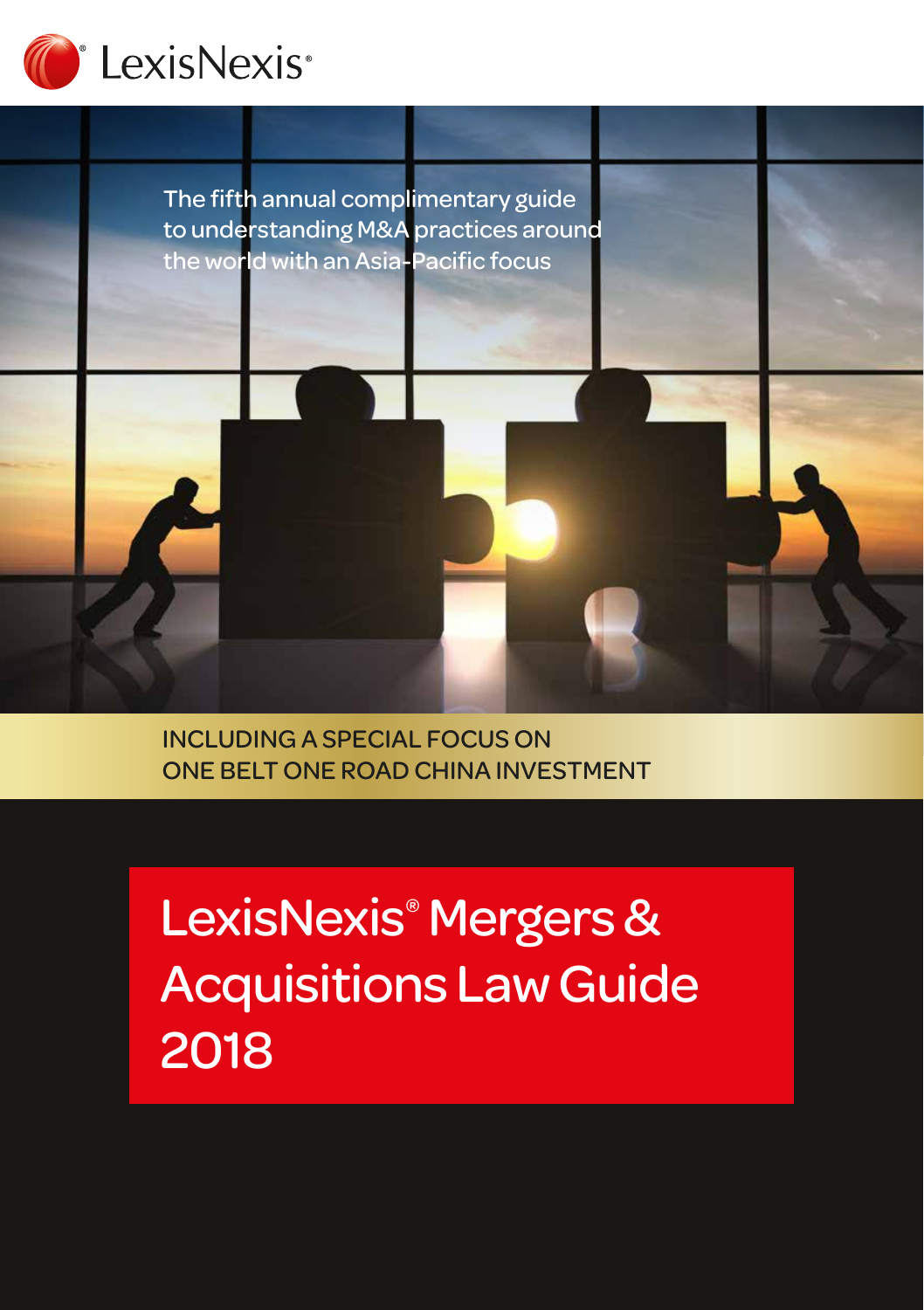## Jurisdiction: Switzerland

Firm: Wenger Plattner Authors:Dr. Oliver Künzler, Dr. Marc Nater, Dr. Martina Braun and Eva Schott

## 1. What are the key laws and regulations that govern mergers and acquisitions in your jurisdiction?

Transactions with respect to privately held companies are mostly structured as a share deal, an asset deal or a merger (transferring one company's assets to another pre-existing company or transferring two companies' assets into a new company). There is no specific statute governing the acquisition of a company whose shares are not listed on a stock exchange. Instead, the following rules apply:

- (a) general rules on the sale of goods as set forth in articles 184 et seq. of the Swiss Code of Obligations of 30 March 1911, as amended ('CO');
- (b) mergers and de-mergers of entities as well as transfers of assets and changes of legal forms are governed by the Swiss Federal Act on Mergers, Demergers, Transformations and Transfers of Assets of 3 October 2003 ('MA').

In the case of public (i.e. listed) companies, in particular the following laws and regulations apply with regard to a public takeover offer:

- (a) Swiss Federal Act on Financial Market Infrastructures and Market Conduct in Securities and Derivatives Trading of 19 June 2015 ('FMIA');
- (b) Ordinance on Financial Market Infrastructures and Market Conduct in Securities and Derivatives Trading of 25 November 2015 ('FMIO');
- (c) Ordinance of the Swiss Financial Market Supervisory Authority ('FINMA') on Financial Market Infrastructures and

## WENGERPLATTNER

ATTORNEYS AT LAW

Market Conduct in Securities and Derivatives Trading of 3 December 2015;

- (d) Ordinance of the Takeover Board on Public Takeover Offers of 21 August 2008, as amended;
- (e) Regulation of the Swiss Takeover Board of 21 August 2008, as amended; and
- (f) Listing Rules of the SIX Swiss Exchange, the main stock exchange in Switzerland, regarding disclosure requirements in relation to price-sensitive information and the listing and de-listing of shares.

Although the public takeover offer is the most common form of a change of control with regard to public companies, a takeover of a public company can also be performed by way of a statutory merger under the MA. As statutory mergers involving public companies are very rare in Switzerland, these are not further dealt with in this article.

Also, the Swiss Federal Act on Cartels and Other Restraints of Competition of 6 October 1995, the Swiss Federal Act on Acquisition of Real Property by Foreigners of 16 December 1983, as amended, and special sector-related rules in regulated industries apply in the context of Swiss merger and acquisition transactions (see question 4).

#### 2. What are the government regulators and agencies that play key roles in mergers and acquisitions?

The following regulators and agencies play key roles in merger and acquisition transactions: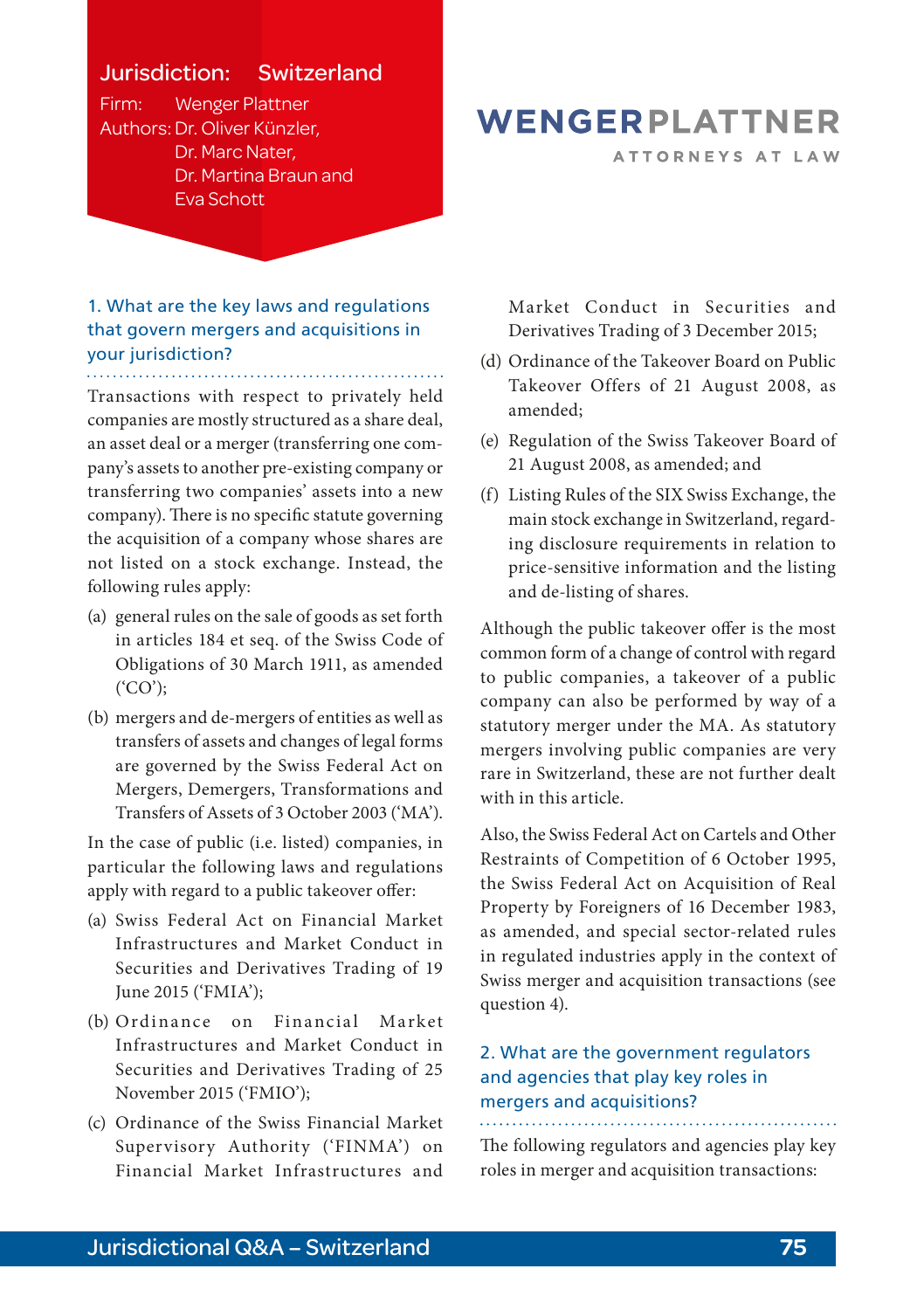

#### WFNGFRPLAT TNFR ATTORNEYS AT LAW

## Dr. Oliver Künzler **Partner, Wenger Plattner**

Oliver Künzler is a partner in the Business Group Corporate and Commercial. He deals primarily with international and national M&A transactions, restructurings and reorganisations, private equity and venture capital transactions and financings. He also advises shareholders and companies on all aspects of contract, commercial and corporate law.

- (a) the Takeover Board [\(www.takeover.ch\)](http://www.takeover.ch) is the regulator for takeover offers regarding public companies in Switzerland. It can issue binding orders which can be challenged before the FINMA. The decisions of the FINMA can be appealed to the Swiss Federal Administrative Court;
- (b) the FINMA [\(www.finma.ch](http://www.finma.ch)) is Switzerland's independent financial market regulator. Its mandate is to supervise banks, insurance companies, exchanges, securities dealers, collective investment schemes, and their asset managers and fund management companies. It also regulates distributors and

He further specialises in advising small and medium-sized enterprises, particularly with respect to business succession and structuring.

Oliver Künzler regularly publishes and speaks on topics of contract, commercial and corporate law. He is active in several national and international professional organisations and serves as an expert on business succession.

Professional qualifications. Lic.iur., University of Zurich, Switzerland, 2002; admitted to the Bar in Switzerland, 2004; Dr.iur., University of Zurich, 2006.

Areas of practice. Corporate and commercial; banking and finance; insolvency and restructuring; life sciences and health law; tax.

Languages. German, English, French, Italian.

Professional associations/memberships. Zurich Bar Association (ZAV); Swiss Bar Association (SBA); International Bar Association (IBA); SMB next (KMU next).

insurance intermediaries. The FINMA is responsible for ensuring that Switzerland's financial market functions effectively. Also, the FINMA is the supervisory authority of the Takeover Board;

(c) the Federal Competition Commission [\(www.weko.ch](http://www.weko.ch)) is the regulator for merger control matters in Switzerland. Its tasks include combatting harmful cartels, monitoring dominant companies for signs of anti-competitive conduct and preventing the imposition of restraints of competition by the state.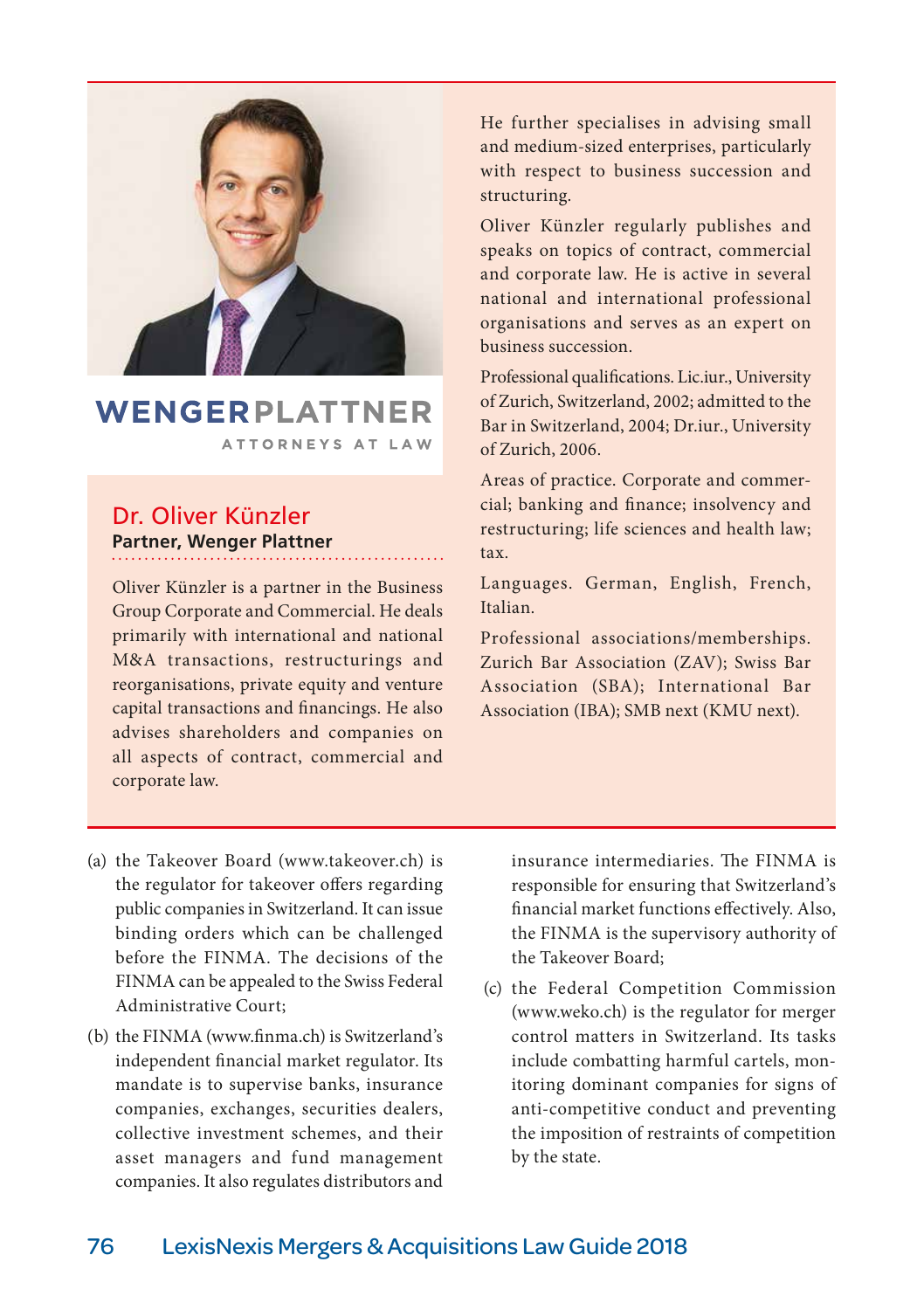The decisions of the Takeover Board and the FINMA, as well as most offer documents, are available at [www.takeover.ch](http://www.takeover.ch).

## 3. Are hostile bids permitted? If so, are they common in your jurisdiction?

Hostile bids are permitted in Switzerland. The FMIA regulates both friendly offers (i.e. the offer is supported by the target's board of directors) and hostile bids (i.e. the offer is not supported by the target's board of directors). There is no obligation to notify any authority, including the Takeover Board, or the target's board of directors before announcing the offer to the public. Although most takeovers are friendly, the number of hostile bids has increased in Switzerland in recent years. Between 1998 and mid-2010, out of 128 public offers, 113 were recommended and 15 were hostile bids. Nevertheless, in 2016, out of 6 friendly bids no hostile bid was submitted.

## 4. What laws may restrict or regulate certain takeovers and mergers, if any? (For example, anti-monopoly or national security legislation).

(a) Swiss Federal Act on Cartels and Other Restraints of Competition of 6 October 1995 ('Cartel Act'):

Under the Cartel Act, the Competition Commission must be notified of any concentrations of undertakings (including mergers, acquisitions of control and joint ventures), provided that in the business year preceding the concentration, the undertakings concerned together reported:

- (i) an aggregate worldwide turnover of at least CHF 2 billion or an aggregated turnover in Switzerland of at least CHF 500 million; and
- (ii) at least two of the undertakings concerned reported an individual turnover in Switzerland of at least CHF 100 million.

Irrespective of the above conditions, it is mandatory to notify a planned concentration to the Competition Commission if the following two conditions cumulatively apply:

- (i) one of the undertakings involved in the planned concentration has been held to be dominant in a market in Switzerland in a final and non-appealable decision under the Cartel Act; and
- (ii) the concentration concerns either that market or an adjacent market, or a market upstream or downstream thereof.

#### (b) Swiss Federal Act on Acquisition of Real Property by Foreigners of 16 December 1983, as amended (Lex Koller):

Moreover, according to the Lex Koller, the acquisition of certain real estate by foreign individuals, or companies that are controlled by such persons, is restricted and may require prior approval by the relevant cantonal authority where the real estate is located (see question 15).

#### (c) Special Regulations for Particular Sectors:

Special regulations have to be taken into account in connection with the acquisition of the business of a regulated industry (e.g. financial institutions as well as entities in the media, telecommunications, pharmaceuticals or transport sector). For example, new qualified shareholders of a regulated financial institution (including a bank, securities dealer, insurance company, fund management company etc.) have to be notified to, and approved by, the FINMA.

## 5. What documentation is required to implement these transactions?

For the sale of a privately held company, the key document is the transaction agreement: depending on the type of the transaction, this would be a share purchase agreement, an asset purchase agreement or a merger agreement.

If listed companies are involved as targets, a transaction can be structured as:

(a) a tender offer for cash;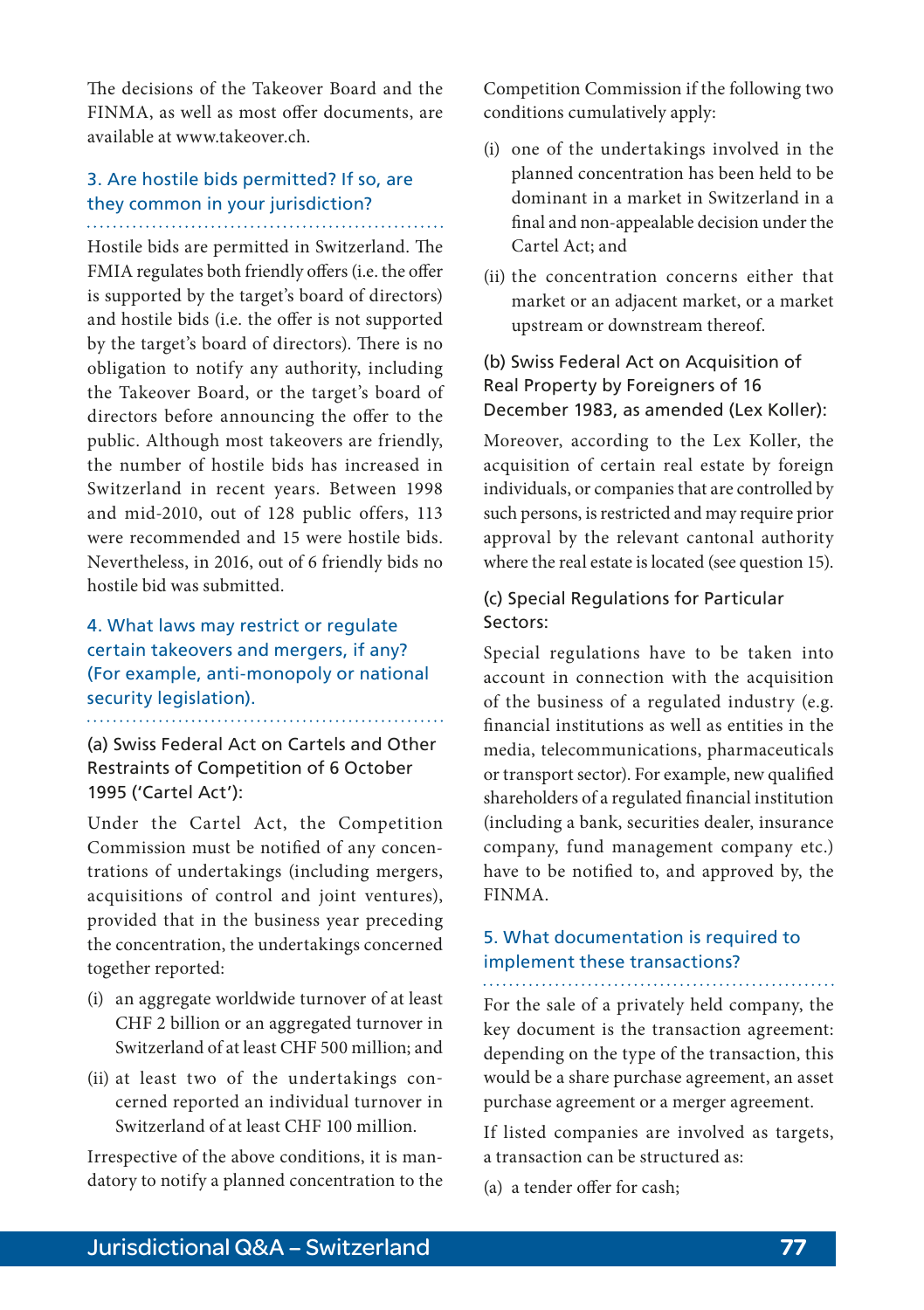

## WENGERPLATTNER ATTORNEYS AT LAW

## Dr. Marc Nater **Partner, Wenger Plattner**

Marc Nater is a partner in the Corporate and Commercial business group. He advises national and international clients primarily in the fields of corporate and commercial law, public and private company acquisitions and mergers (M&A), private equity, capital

market law and financing. He is an authorized issuers representative at the SIX Swiss Exchange.

Marc Nater advises athletes, sports associations and clubs, with a special focus on sponsorship agreements, transfer agreements and disputes.

Marc Nater speaks regularly at national and international conferences.

Professional qualifications. Lic.iur., University of Zurich, Switzerland, 1992; admitted to the Bar in Switzerland, 1995; LLM, University of Virginia, School of Law, USA; Dr.iur., University of Zurich, 2000.

Areas of practice. Corporate and commercial; banking and finance.

Languages. German, English, French.

Professional associations/memberships. Zurich Bar Association (ZAV, member of the board/currently President); Board of Directors and Managing Director of various companies.

- (b) an exchange offer for securities; or
- (c) a combination thereof.

Before the buyer/offeror is granted access to the due diligence materials, pre-agreements such as a confidentiality agreement, a stand-still agreement and a letter of intent are normally executed. These documents set out the transaction process and mostly include provisions regarding exclusivity, confidentiality and break-up fees.

In most cases, public offers start with a preliminary announcement prior to the publication of the offer. A preliminary announcement is a short document which sets out the main terms of the offer (scope, price, kind of consideration, timetable and conditions). Within six weeks after the preliminary announcement, the offeror must publish the offer in a prospectus containing, in principle, the same conditions as those in the preliminary announcement. Prior to publication, the offeror must submit the offer to an independent audit firm or to a securities dealer for review. The audit firm or the securities dealer issues a short report, which has to be published together with the prospectus. Also, the board of directors of the target company submits a report to the holders of equity securities setting out its position in relation to the offer. The report of the board of directors of the target company may be published either together with the prospectus or after the publication of the prospectus.

On the business day following the date on which an offer is due to expire, the offeror must make an announcement through the electronic media and must simultaneously inform the Takeover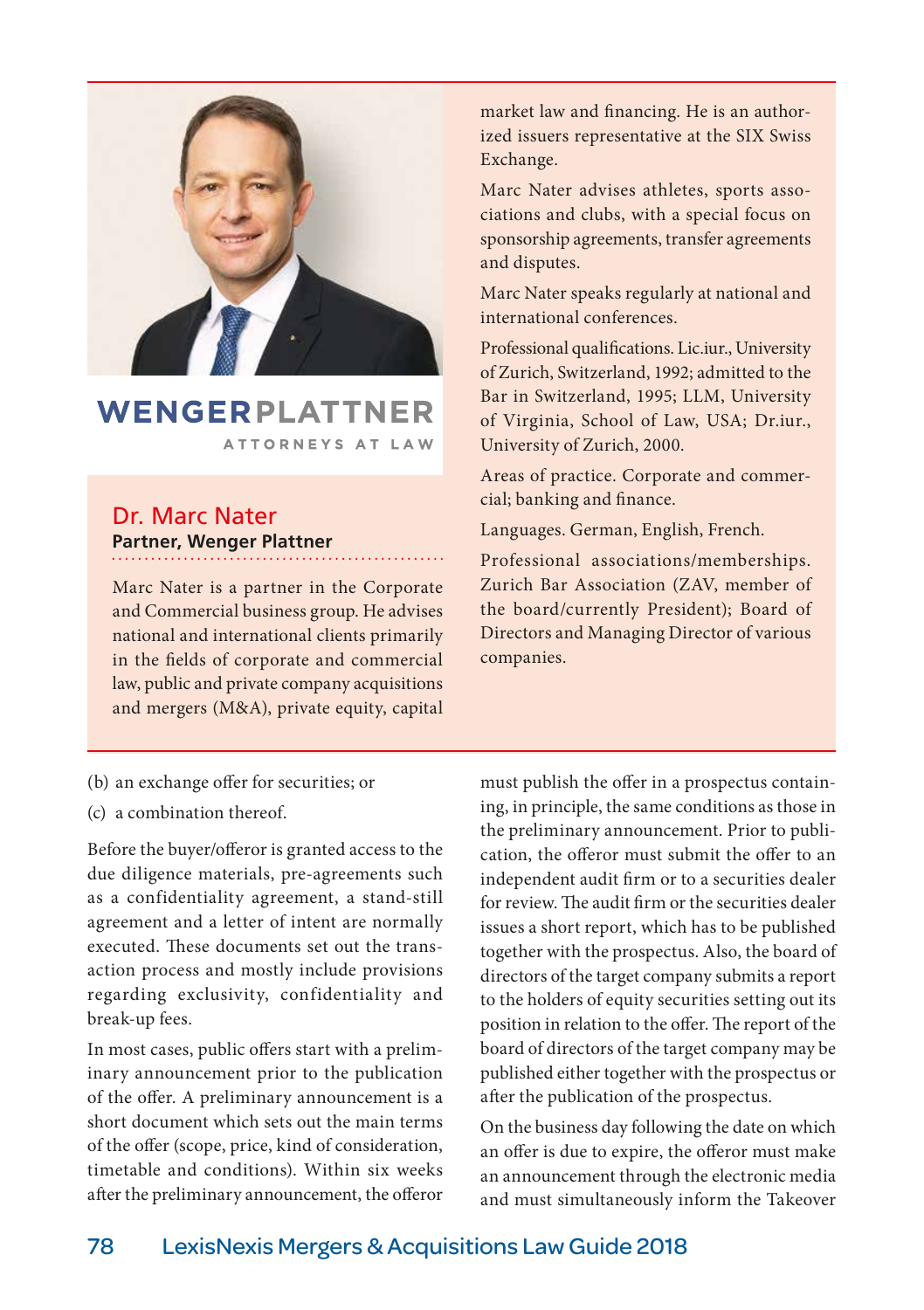Board and the SIX Swiss Exchange. The provisional interim announcement must state the number of equity securities acquired and held by the offeror and specify whether the conditions of the offer (if any) have been fulfilled. The definitive interim result must be published not later than four trading days after the expiry of the offer. If the offer has been successful, the acquiror has to grant the shareholders of the target company an additional acceptance period to tender any shares that are still outstanding. Upon expiry of this additional time period, the acquiror has to publish the final result of the tender offer.

The interim and final results must be distributed through:

- (a) publication on either the offeror's website or a website dedicated to the public offer;
- (b) delivery to the major Swiss media, the major press agencies active in Switzerland as well as the major electronic media which distribute stock exchange information (financial information providers);
- (c) delivery to the Takeover Board; and
- (d) delivery to the SIX Swiss Exchange.

#### 6. What government charges or fees apply to these transactions?

Depending on the type of transaction, the following charges or fees may apply:

- (a) the sale of shares may be subject to a transfer stamp duty of 0.15% (for shares of a Swiss company) or 0.30% (for shares of a foreign company);
- (b) the Takeover Board levies fees between CHF 25,000 at minimum and CHF 375,000 at most, depending on the value of the transaction and the degree of difficulty of the proceedings;
- (c) notaries' fees are required in transactions where real estate is involved. Such fees are cantonal fees and may vary depending on where the real estate is located.

#### 7. Do shareholders have consent or approval rights in connection with a deal?

According to the Swiss public tender offer regime, there is no particular requirement with regard to shareholders' approval. However, the shareholders have to give their consent if, in the course of a public takeover, the share capital of the company has to be increased in order to issue the shares offered as consideration.

If the articles of association of the target company contain any anti-takeover measures (such as transfer restrictions on registered shares), the offeror will normally make its offer conditional on the cancellation of such provisions by the shareholders' meeting (see question 10).

Also, the offeror can make the offer conditional on getting a minimum acceptance, e.g. for at least 50% of the shares, or may seek irrevocable tender commitments from or conclude direct agreements with significant shareholders (see also question 10).

Moreover, shareholders holding directly or indirectly 3% or more of the voting rights in the target, whether exercisable or not:

- (a) can obtain legal standing in takeover proceedings by applying to the Takeover Board within five trading days after the earlier of: (i) the publication of the prospectus, or (ii) if the first order by the Takeover Board on the offer is published before the prospectus (e.g. orders relating to the preliminary announcement), after publication of that order; and
- (b) can, if they have not applied to obtain legal standing and have yet to participate in the proceedings, file an appeal with the Takeover Board against the first order issued by the Takeover Board on the offer within five trading days after publication of such order, if published before or together with the prospectus.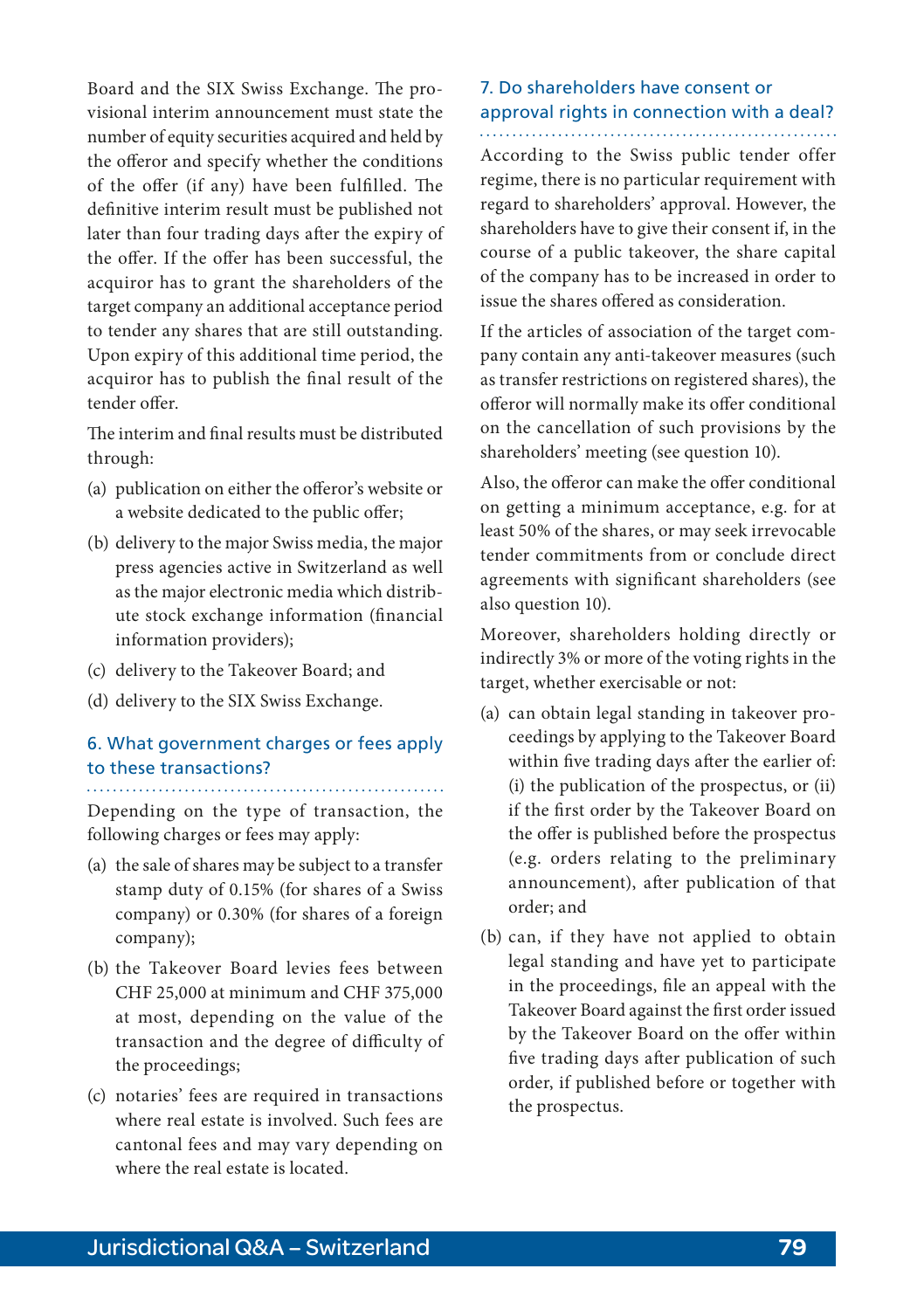

## WENGERPLATTNER ATTORNEYS AT LAW

## Dr. Martina Braun **Senior Associate, Wenger Plattner**

Martina Braun is a senior associate and a member of the IP and IT and of the Corporate and Commercial teams. One of her key areas of expertise is advising on all aspects of contract law. Further she advises and

represents clients on all aspects of intellectual property law and information technology, with a particular focus on data protection. She also deals with health law matters.

Martina Braun completed her doctoral thesis on copyright law and worked at the Centre for Business Law at the University of Lausanne.

Professional qualifications. Lic.iur., University of Lausanne, Switzerland, 2005; Dr.iur., University of Lausanne, 2010; admitted to the Bar in Switzerland, 2011.

Areas of practice. Contract law; Intellectual property (IP) and technology law (ICT); data protection; life sciences and health law.

Languages. German, French, English.

Professional associations/memberships. Zurich Bar Association (ZAV); Swiss Bar Association (SBA); Institute for the Protection of Industrial Property (INGRES); Center of Commercial Law (CEDIDAC); Data Protection Forum Switzerland.

## 8. Do directors and controlling shareholders owe a duty to the stakeholders in connection with a deal?

Controlling shareholders do not owe any duties to minority shareholders.

Directors owe a duty of care and loyalty towards the company. Further, they have to act in the best interests of the company and to abstain from any action that could harm those interests.

However, anyone who directly or indirectly acquires equity securities representing more than one-third of the company's voting rights in a listed Swiss target company is obliged to make a mandatory takeover offer to the remaining shareholders for all listed equity securities of the company. Companies may, by resolution of the shareholders' meeting:

- (a) waive the duty to make a mandatory takeover offer (opting-out); or
- (b) raise the threshold from one-third to 49% (opting-up).

The FINMA's predecessor, the Federal Banking Commission, had ruled that shareholders could not resolve on an opting-up or opting-out provision that applied only for a limited period of time and for a specific shareholder. The Takeover Board extended the scope of this rule to a general opting-out adopted by the shareholders' meeting, if the resolution has actually or implicitly been taken in view of a specific transaction or in favour of a specific shareholder. However, the Takeover Board reversed this practice and held instead in a decision in 2012 that it would not challenge opting-out decisions if a majority-of-the minority vote consented to it.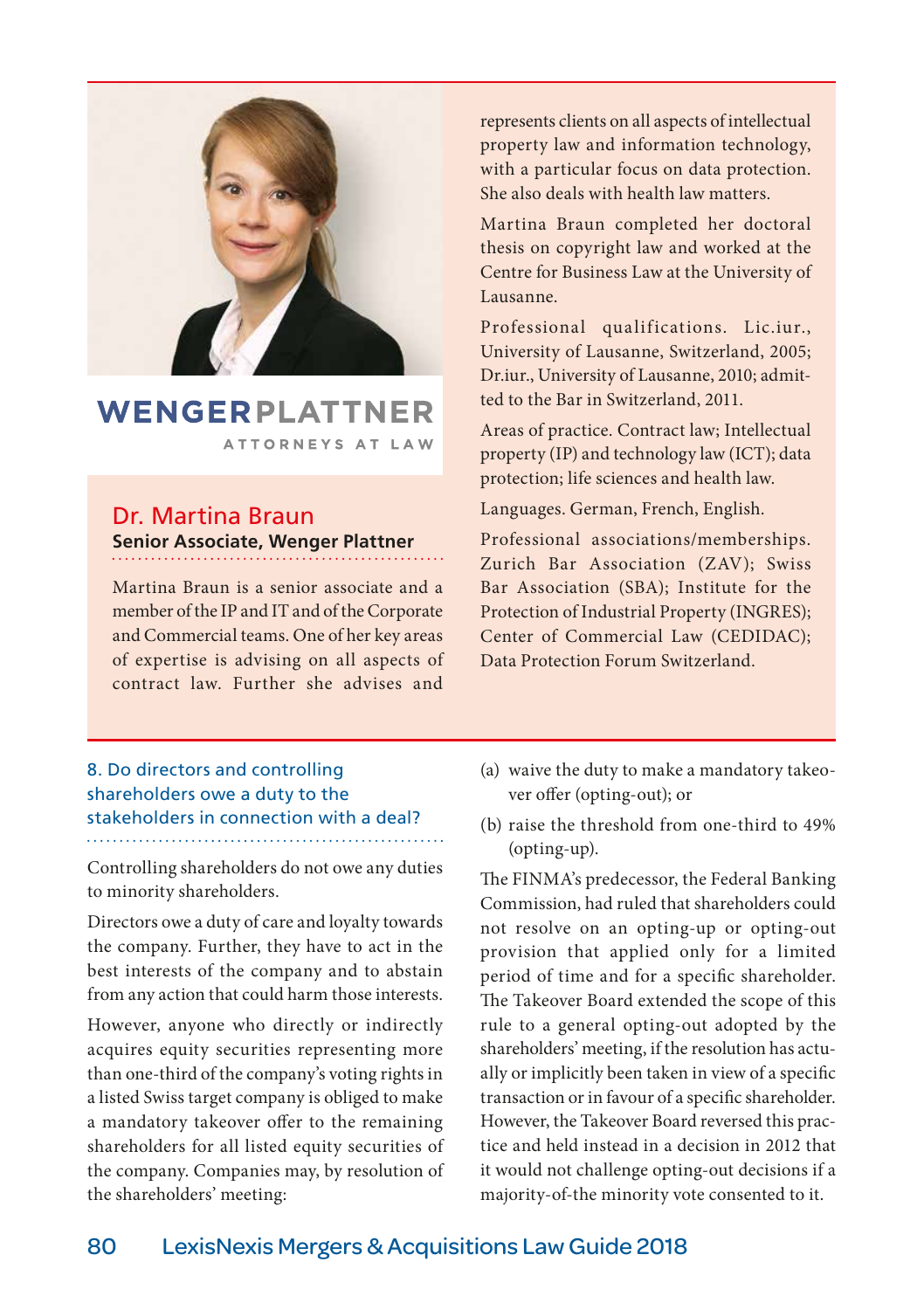Moreover, the Takeover Board can grant exemptions from the duty to make a mandatory takeover offer if specific circumstances apply.

## 9. In what circumstances are break-up fees payable by the target company?

In the case of private acquisitions, break-up fees payable by the target company may be contractually agreed on within the legal limits. However, it is not yet very common in Switzerland. In general, break-up fees, if any, are to be paid by the seller.

Pursuant to the practice of the Takeover Board, the amount of break-up fees payable by the target company in a public merger must be proportional and constitute a compensation for incurred costs and expenses. However, it is uncertain – and has yet to be decided by a court – whether break-up fees of a purely punitive nature are allowed.

It may be noted that in applying the principle of culpa in contrahendo, a seller and/or buyer might be considered to have breached their pre-contractual duties and might be obliged to pay damages. As the target company is not a party to the transaction, this principle, however, will in general not apply to it.

#### 10. Can conditions be attached to an offer in connection with a deal?

In the case of private acquisitions, the bidder is free to submit a conditional offer. For example, offers will typically be subject to a successful due diligence exercise.

As regards public acquisitions, a distinction has to be made whether the public takeover bid is voluntary or not. If it is voluntary, the offer may be subject to clearly defined objective conditions, provided that the bidder has a justified interest to do so and that the outcome and the occurrence of the condition may not be substantially influenced by the bidder. If the bidder has to contribute to the fulfilment of the condition, the bidder has to take all reasonable measures to ensure the occurrence of the condition. When

the offer period closes, the bidder must clearly state whether the conditions have been satisfied. The bidder can reserve the right to waive certain conditions.

In contrast, mandatory bids must in principle be unconditional, except in the event of important reasons, such as obtaining regulatory approvals, absence of injunctions preventing completion, and recognition of the bidder as a shareholder with voting rights.

## 11. How is financing dealt with in the transaction document? Are there regulations that require a minimum level of financing?

. . . . . . . . . . . . . . . . . . . .

In private mergers and acquisitions, the seller will typically ask for proof of financing and for representations and warranties of the buyer pursuant to which the buyer is in possession of the necessary funds to consummate the planned transaction. However, there are no mandatory requirements regarding the level of financing or debt-equity ratio.

In contrast, funding must be in place before a public offer is announced. Prior to its publication, the offer must be submitted to an independent audit firm (see question 5), which examines whether the offer is in compliance with the legal requirements. In particular, the audit firm reviews the financing of the offer and the availability of the financing. The offer is to be published in the prospectus (see question 5) containing, inter alia, all essential information regarding the financing of the offer (i.e. details of the sources of financing) and a confirmation of the audit firm that the bidder has taken adequate measures to ensure that the necessary financial means will be available on the closing date. Commitment letters from the supporting banks are generally sufficient as basis for the issuance of the funding confirmation.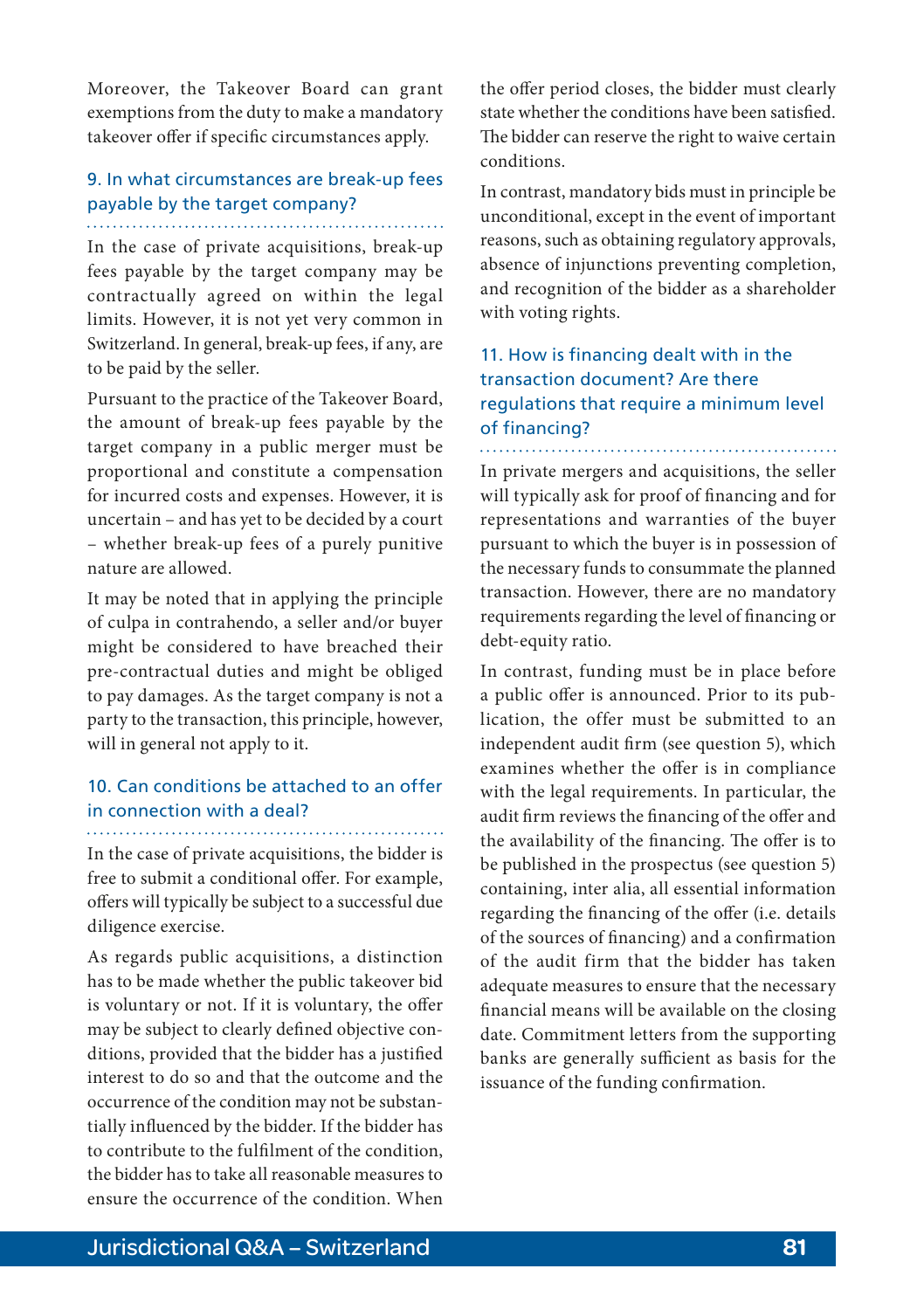

## WENGERPLATTNER ATTORNEYS AT LAW

## Eva Schott **Senior Associate, Wenger Plattner**

Eva Schott is a senior associate on the Association (SBA). Corporate and Commercial and Life Sciences and Health Law teams. She advises

#### 12. Can minority shareholders be squeezed out? If so, what procedures must be observed?

Pursuant to Swiss law, minority shareholders of a company domiciled in Switzerland may be squeezed out in two different ways:

- (a) articles 8(2) and 18(5) of the MA provide that in the case of a statutory merger of two or more companies, a minority shareholder may be squeezed out by decision of the shareholders of the transferring company if they hold at least 90% of the voting rights;
- (b) pursuant to article 137 of the FMIA, a bidder in a public offer who holds more than 98% of the voting rights of the target company on expiry of the offer period may, within three months, request the court to cancel the outstanding equity securities by initiating an action against the company. The remaining

national and international companies as well as individuals on all aspects of corporate, pharmaceutical and real estate law. Eva Schott also deals with litigation matters across all these areas.

In advising on pharmaceutical issues, Eva Schott is also able to draw on her extensive experience serving as Legal Counsel at a major pharmaceutical company based in Basel.

Professional qualifications. MLaw, University of Basel, Switzerland, 2007; admitted to the Bar in Switzerland, 2010.

Areas of practice. Corporate and commercial; life sciences and health law.

Languages. German, English, French.

Professional associations/memberships. Zurich Bar Association (ZAV); Swiss Bar

shareholders may participate in these proceedings. The target company must re-issue such equity securities and allot them to the bidder either against payment of the offer price or against fulfilment of the exchange offer in favour of the holders of the equity securities which have been cancelled.

### 13. What is the waiting or notification period that must be observed before completing a business combination?

Pursuant to article 9 of the Cartel Act, planned concentrations of undertakings must be notified to the Competition Commission before their implementation if the conditions as set out under question 4 are fulfilled.

Within one month upon receiving notification of a planned concentration of undertakings, the Competition Commission decides if there are grounds for conducting an investigation and, if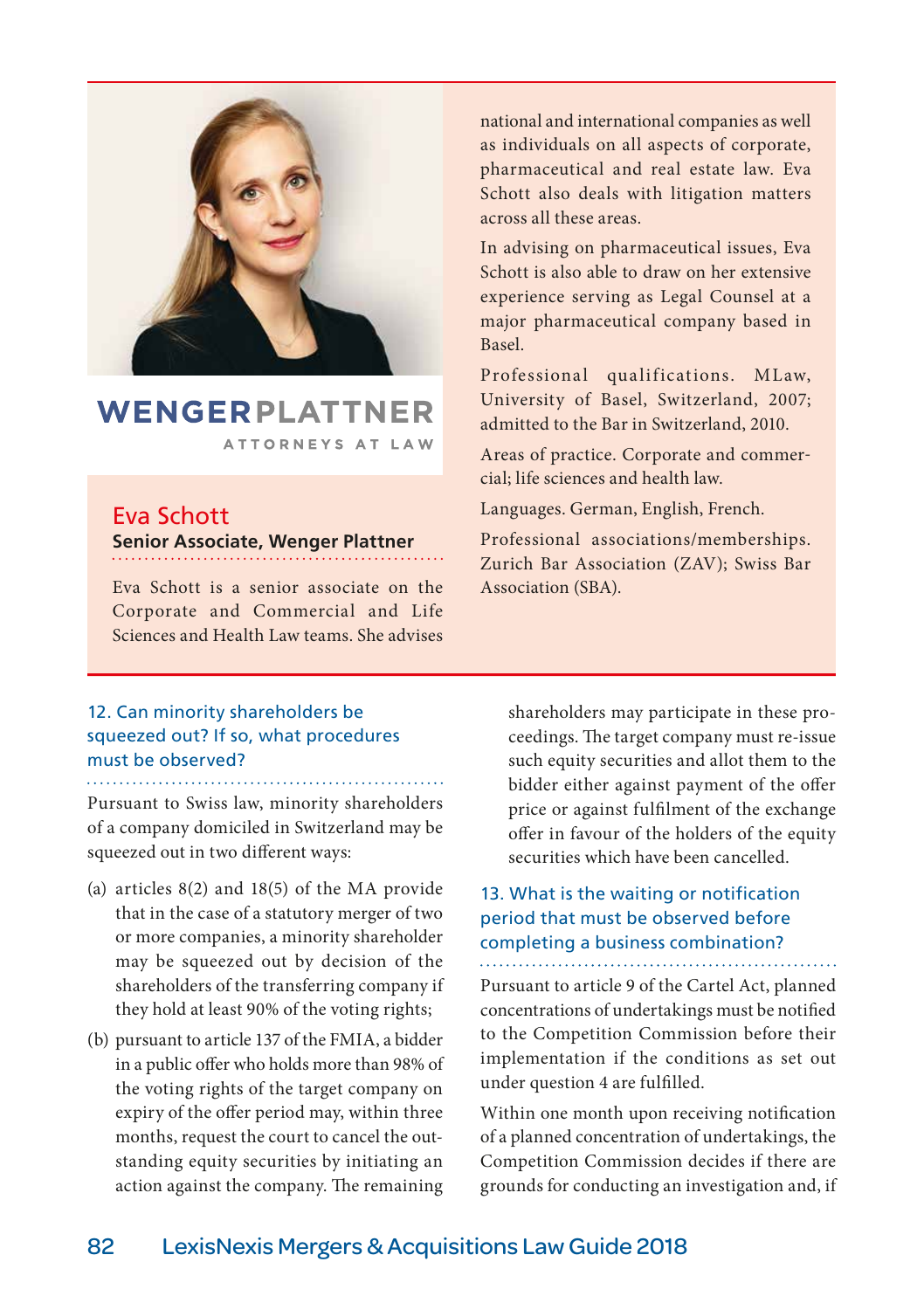applicable, notifies the undertakings concerned of the opening of an investigation. If no such notice is issued within that time period, the concentration may be implemented without reservation. The undertakings concerned must refrain from implementing the concentration during this one-month examination period, unless authorised by the Competition Commission to do so.

If the Competition Commission decides to conduct an investigation, the investigation should be completed within four months, unless the Competition Commission is prevented from doing so for reasons attributable to the undertakings concerned. Consequently, the entire procedure should not take more than five months from the date of notification. Upon completion of the investigation, the Competition Commission decides (in an appealable order) whether the concentration may be implemented (with or without conditions) or not.

In addition to the notification and waiting periods regarding concentrations, each legal entity involved in a statutory merger pursuant to the MA shall, during a 30-day period prior to the merger resolution, make available the following documents of all legal entities involved in the merger for inspection by the shareholders:

- (a) merger agreement;
- (b) merger report;
- (c) audit report; and
- (d) annual accounts and annual reports of the three preceding years and, if any, interim balance sheets.

Provided that all shareholders consent to it, small- and medium-sized companies may waive such right of inspection.

#### 14. Are there any industry-specific rules that apply to the company being acquired?

Mergers and acquisitions involving banks and insurers are subject to the approval of the FINMA (see also question 4).

As regards banks, any bank incorporated under Swiss law or having a place of business in Switzerland must obtain a licence from the FINMA prior to engaging in business operations. Further, each person or legal entity must notify the FINMA prior to directly or indirectly purchasing or selling a qualified equity interest in a bank incorporated under Swiss law. This duty of notification also applies if qualified equity interests are increased or decreased in such a way that they reach, exceed or fall below the thresholds of 20%, 33% or 50% of the capital or voting rights respectively.

Similarly, taking up business operations as a securities dealer in Switzerland is subject to the prior approval of the FINMA. If a securities trading entity, which is organised pursuant to Swiss law, subsequently becomes controlled by a foreign person, it must obtain the approval of the FINMA. The same applies in the case of a foreign controlled securities dealer if a foreign holder of a substantial participation in such entity changes.

Further, insurance companies subject to the supervision of the FINMA must obtain an authorisation from the FINMA prior to commencing business operations. Mergers, de-mergers and conversions of insurance companies must likewise be approved by the FINMA.

Finally, transactions regarding other regulated industries (e.g. telecommunications, pharmaceuticals, radio and television) may be subject to certain restrictions, such as notification duties, regulatory approvals or other specific requirements (see also below).

## 15. Are cross-border transactions subject to certain special legal requirements?

The Lex Koller provides for several mandatory restrictions of the direct or indirect acquisition of property rights and/or rights similar thereto by non-residents or foreign-controlled companies. Any purchaser subject to the Lex Koller must obtain an authorisation from the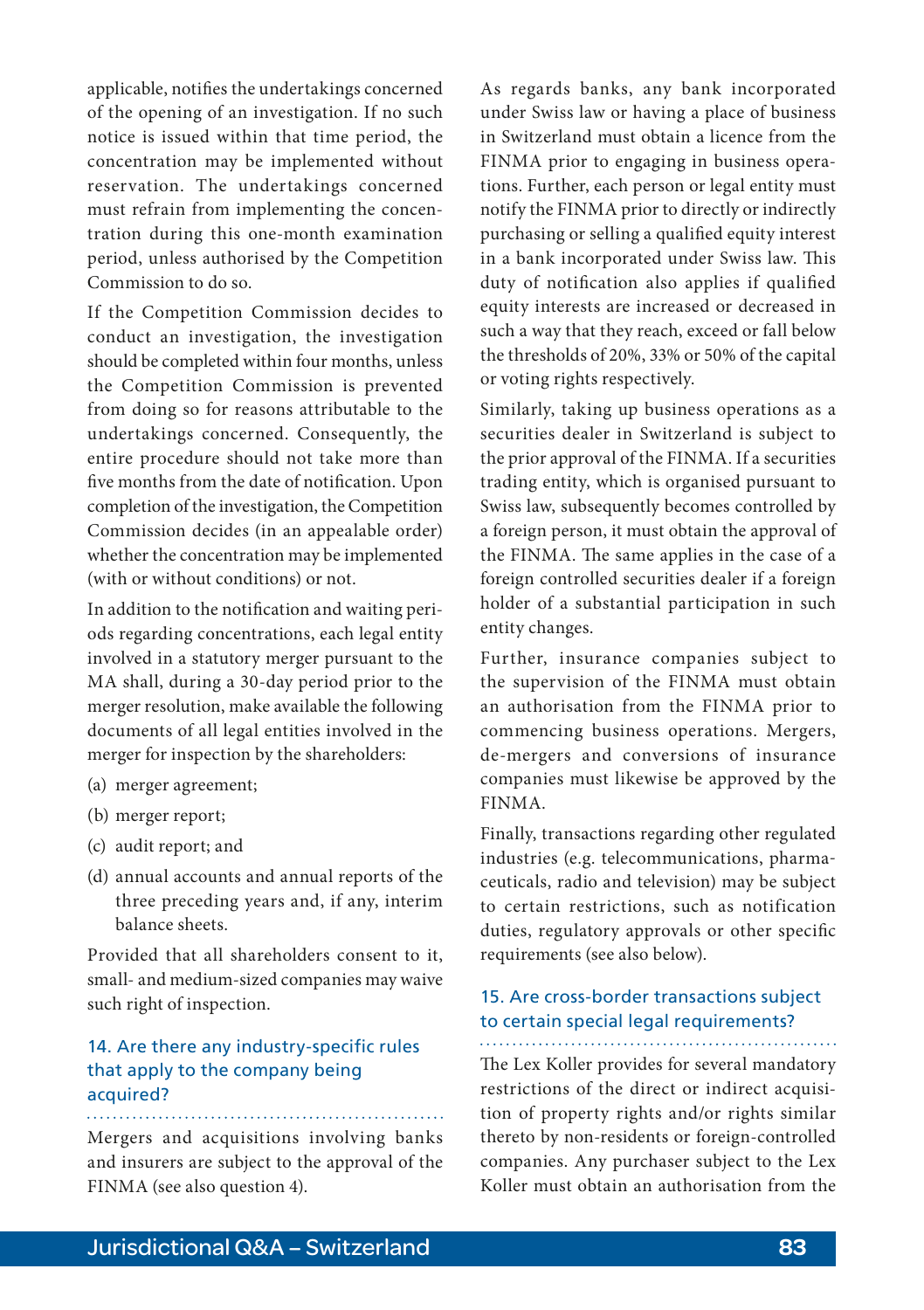competent local authorities. Otherwise, the property acquisition at hand remains non-effective. However, the Lex Koller does not apply to commercial real estate, such as business premises or plant locations.

Further, the purchase by foreign persons of shares in Swiss companies, which are active in regulated areas such as banking, insurance, transport, national defence, telecommunications, radio and television, is subject to certain restrictions.

Finally, as in many other countries, Switzerland has put in place and/or participates in international sanctions and embargos against certain countries and/or particular goods.

## 16. How will the labour regulations in your jurisdiction affect the new employment relationships?

If the employer transfers a business or a part thereof to a third party by way of a private asset deal, or by way of a statutory merger under the MA, the employment relationship and all ancillary rights and obligations automatically pass to the buyer, unless the employee refuses such transfer. Where the employee refuses the transfer, the employment relationship ends on expiry of the statutory notice period. Until then, the acquirer and the employee are obliged to perform the contract.

The former employer and the acquirer in a private asset deal are jointly and severally liable for any claims of an employee which fell due prior to the transfer or which fall due between that juncture and the date on which the employment relationship could normally be terminated or is terminated following refusal of the transfer by the employee. The same rules apply in a statutory merger.

Before the transfer of the business or the business unit takes place, the employer must inform the employees' representative body or, where there is none, the employees directly, of the reason for the transfer and the legal, economic and social consequences for the employees. If any measures are expected to affect the employees as a result of such transfer, the employees' representative body must be consulted before the relevant decisions are taken. In a statutory merger, the employees' representatives of both the absorbing and the absorbed entities must be informed or consulted before the respective shareholders' meetings resolve on the merger.

In contrast, in a private share deal and in a public takeover offer, a target's board is not required to inform or consult its employees.

## 17. Have there been any recent proposals for reforms or regulatory changes that will impact M&A activity?

On 1 January 2016, the FMIA and its ordinances entered into force, replacing substantial parts of the Federal Act on Stock Exchanges and Securities Trading.

Further, on 1 January 2016, the Federal Act on Combatting Money Laundering and Terrorist Financing was revised.

In addition, the company law is currently under revision with the objective to modernize it. On 23 November 2016, the Federal Council adopted its related report for the attention of the Swiss Parliament. It is planned to enhance the flexibility of the provisions on establishing a stock corporation and on capital structures and to update the requirements regarding annual general meetings of stock corporations. Further, the Federal Council aims to strengthen shareholder rights and to introduce moderate rules on the remuneration of executives. Also, the financial flows within the commodities sector shall be made more transparent. Finally, by enacting guidelines regarding the representation of both genders in the top management of major listed companies, gender equality shall be promoted.

Another ongoing revision relates to the provisions on the commercial register. As part of this revision, it has been proposed to abandon the requirement of a separate 'Stampa Declaration' when a new company is founded.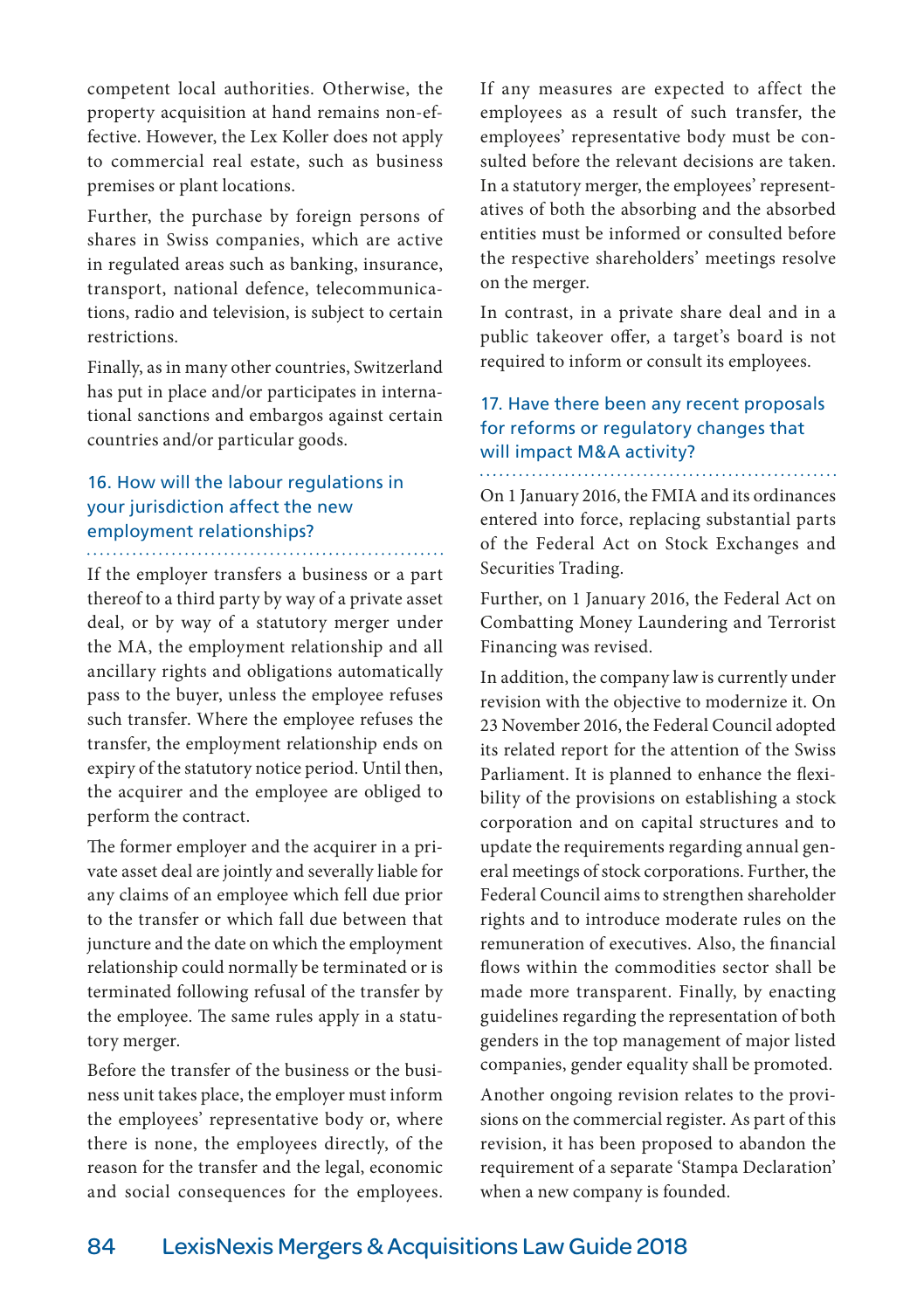Finally, the Parliament is currently engaged in discussions regarding the revision of the Financial Services Act and the Financial Institutions Act. The planned changes would, inter alia, affect the Federal Act on Combatting Money Laundering and Terrorist Financing.

## **About the Authors:**

**Dr. Oliver Künzler Partner, Wenger Plattner** E: [oliver.kuenzler@wenger-plattner.ch](mailto:oliver.kuenzler%40wenger-plattner.ch?subject=)

**Dr. Marc Nater Partner, Wenger Plattner** E: [marc.nater@wenger-plattner.ch](mailto:marc.nater%40wenger-plattner.ch?subject=)

**Dr. Martina Braun Senior Associate, Wenger Plattner** E: [martina.braun@wenger-plattner.ch](mailto:martina.braun%40wenger-plattner.ch?subject=)

## **Eva Schott**

**Senior Associate, Wenger Plattner** E: [eva.schott@wenger-plattner.ch](mailto:eva.schott%40wenger-plattner.ch?subject=)

W: [www.wenger-plattner.ch](http://www.wenger-plattner.ch)

- A: Seestrasse 39, Postfach, CH-8700 Küsnacht-Zürich
- T: +41 43 222 38 00
- F: +41 43 222 38 01

## Jurisdictional Q&A – Switzerland **85**